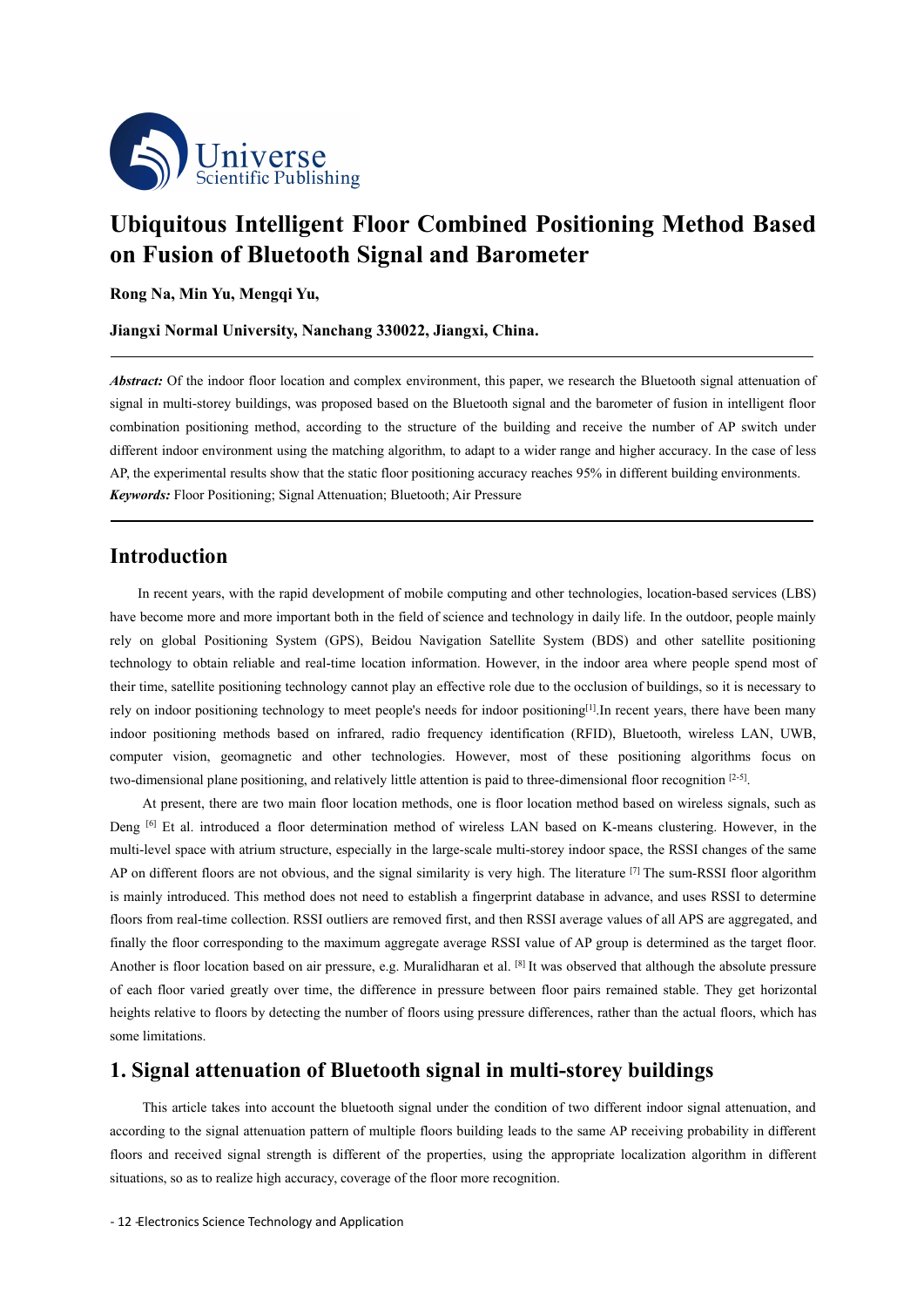#### **1.1 Signal attenuation of Bluetooth between different floors**

To test the bluetooth signal attenuation caused by floor block value, in jiangxi normal university Su first floor test field collected some fixed AP current floor and adjacent signal strength value of the floor, the floor where the bluetooth right in front of the AP and the base station is located in the adjacent floors of patch is below the current floor vertical projection, sampling time is 30 s, the sampling frequency of 1 hz. According to the experiment, the Bluetooth signal can only be transmitted to adjacent floors. For example, on the 6th floor, the bluetooth signal can only be received from the current floor and adjacent floors, but not from two adjacent floors.

## **1.2 Signal attenuation of Bluetooth on the same floor**

It is known that the propagation distance of wireless signal is different under different propagation path loss models. Although each signal node transmission power is the same, but in the actual environment, the spread of diffraction, reflection, multipath and obstacles such as the existence of the unstable factors on the transmission of wireless signals weaken the role of the attenuation factor is also changing along with the changes in the environment, so we should according to the different environment to choose different channel model is set up according to the parameters. There are some commonly used propagation models, such as free space propagation model, logarithmic distance loss model and logarithmic normal model<sup>[10]</sup>. The free space propagation model is very simple. It is built under ideal conditions, and the loss of the signal is only related to the propagation distance and frequency of the signal.

#### **2. Floor positioning method of this paper**

Aiming at the limitation of the WIFI signal in the hollow area and use the barometer the lack of stability, this paper proposes a fusion based on bluetooth signal and barometer of the pan in the smart floors combination positioning method, the method considering all the different structure buildings, in the ordinary multi-layer environment using floor recognition method based on improved K neighbor algorithm, The floor location method based on fuzzy membership degree is used in hollow environment, and the floor location method based on air pressure is used in the environment with weak Bluetooth signal, such as elevator.

# **2.1 Algorithm flow**

In the offline phase, the fingerprint database can be established by counting the Mac addresses of deployed aps on each floor, matching the Mac addresses of deployed aps on each floor, and collecting the RSSI values of different aps at different collection points. During the online phase, Mac addresses ofall aps detected within 1s are displayed

As the input, the best matching algorithm is judged according to the signal strength and the number of aps collected.

# **2.2 Floor location algorithm of fuzzy membership degree**

This method theoretically assigns a membership degree to each object for each cluster, and the value range of membership degree is [0,1], indicating the degree to which each object belongs to the cluster. This method is more consistent with the actual floor positioning, which can not only meet the needs of floor positioning in most regions, but also improve the positioning accuracy of special regions. In the method in this paper, the RSSI value interval of each Bluetooth AP on each floor is set as different clusters, and the midpoint of the RSSI value interval is used as the center of each floor cluster to calculate the membership degree, as follows:

In floor division, the offline RSSI value interval library of each floor is established. They are collected around AP on each floor of the building and stored in the interval database with the current floor number. The pattern is as follows:

$$
\{\{F_1, (AP_1, RSSI_{min}, RSSI_{max}), \cdots \cdots (AP_j, RSSI_{min}, RSSI_{max})\}, \cdots \cdots \atop \{F_n, (AP_1, RSSI_{min}, RSSI_{max}), \cdots \cdots (AP_j, RSSI_{min}, RSSI_{max})\}\}\n \tag{4-1}
$$

In the formula, is the floor number, respectively the MAC address of the bluetooth AP that can be received by the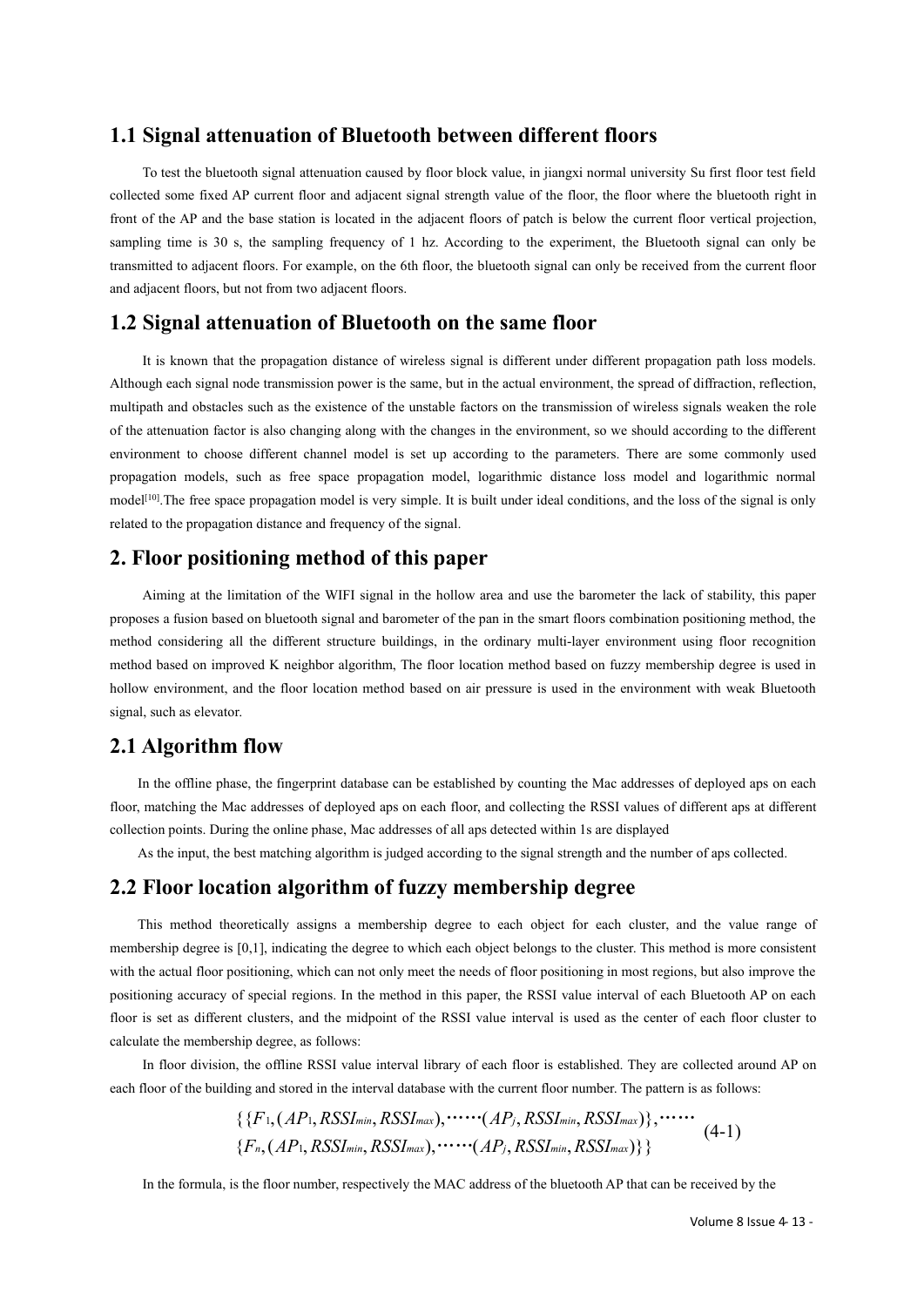current floor and the minimum and maximum RSSI values ofeach AP on the floor, namely, the RANGE of RSSI values.  $Fi, i \in [1, n]$   $AP_j$ ,  $RSSI_{min}$ ,  $RSSI_{max}$ ,  $j \in [1, m]$ 

During positioning, the membership degree of each currently received AP toeach floor is calculated respectively. The RSSI value of an AP that can be received by mobile phone and the Euclide distance of the AP in the center of each floor cluster are calculated, that is:

$$
RSSI_{ic} = \frac{RSSI_{max} + RSSI_{min}}{2}
$$
 (4-2)

$$
E_{apj} = \sqrt{(RSSI - RSSI_{ic})^2}, i \in [1, n]
$$
\n
$$
(4-3)
$$

In the formula, is the RSSI value of an AP received, and is the midpoint of the AP in the first-layer cluster. *RSSI RSSI*<sub>*ic*</sub> *i* Then for an AP that can be received, the membership degree of each floor is calculated respectively, that is:

$$
U_{fj} = 1 - \frac{E_{apj}}{\sum_{i=1}^{n} E_{api}}, j \in [1, n]
$$
 (4 - (4)

In formula (4-4), is the total number of floors, is the European distance between the RSSI value received by an AP and the center of the first-floor cluster, and is the membership degree of an AP to the first-floor cluster. *n*  $E_{apj}$  *j*  $U_{fj}$  *j* In the stage of floor positioning and discrimination, the membership degree of each floor is calculated for each received AP. Finally, according to the calculation results of each AP, the membership degree of each floor is summed up, and the floor with the highest membership degree is the floor where the current user resides.

# **3. Scheme design and analysis**

Experiment location: In the stairwell on the 5th, 6th and 7th floor of xianyang Building of Jiangxi Normal University, in the normal floor environment on the 7th floor, in the stairwell and elevator, Bluetooth AP was evenly distributed on the wall of the experiment area. The experimental equipment includes smart phones: Huawei Mate10pro, Bluetooth AP: IBeacon-AC model, working environment is 200-240V AC 50/60Hz, transmission frequency is 10 packets/SEC, transmission power is +0dBm(1mW), and protocol is Bluetooth 4.0.

There are 10 Bluetooth base stations in total, with three bluetooth stations on the 5th and 6th floor and four on the 7th floor. The fingerprint database is established by 5 collection points on each floor, and 30 seconds are collected from each point.

|                   | The elevator | The corridor | The stairs |
|-------------------|--------------|--------------|------------|
| Traditional floor | 88%          | 92%          | 88%        |
| location method   |              |              |            |
| In this paper,    | 95%          | 96%          | 96%        |
| methods           |              |              |            |

Table 3-1 Floor location accuracy

In the experiment, this paper tests the floor location methods of Bluetooth, air pressure and barometric Bluetooth fusion respectively. The combined floor location method of barometric Bluetooth fusion uses Bluetooth to locate the floor, upload the air pressure data, build the floor pressure model, and automatically switch the floor location mode according to the current user's environment. In 90% of cases, the right method can be used to determine the floor and achieve better positioning effect.

- 14 -Electronics Science Technology and Application